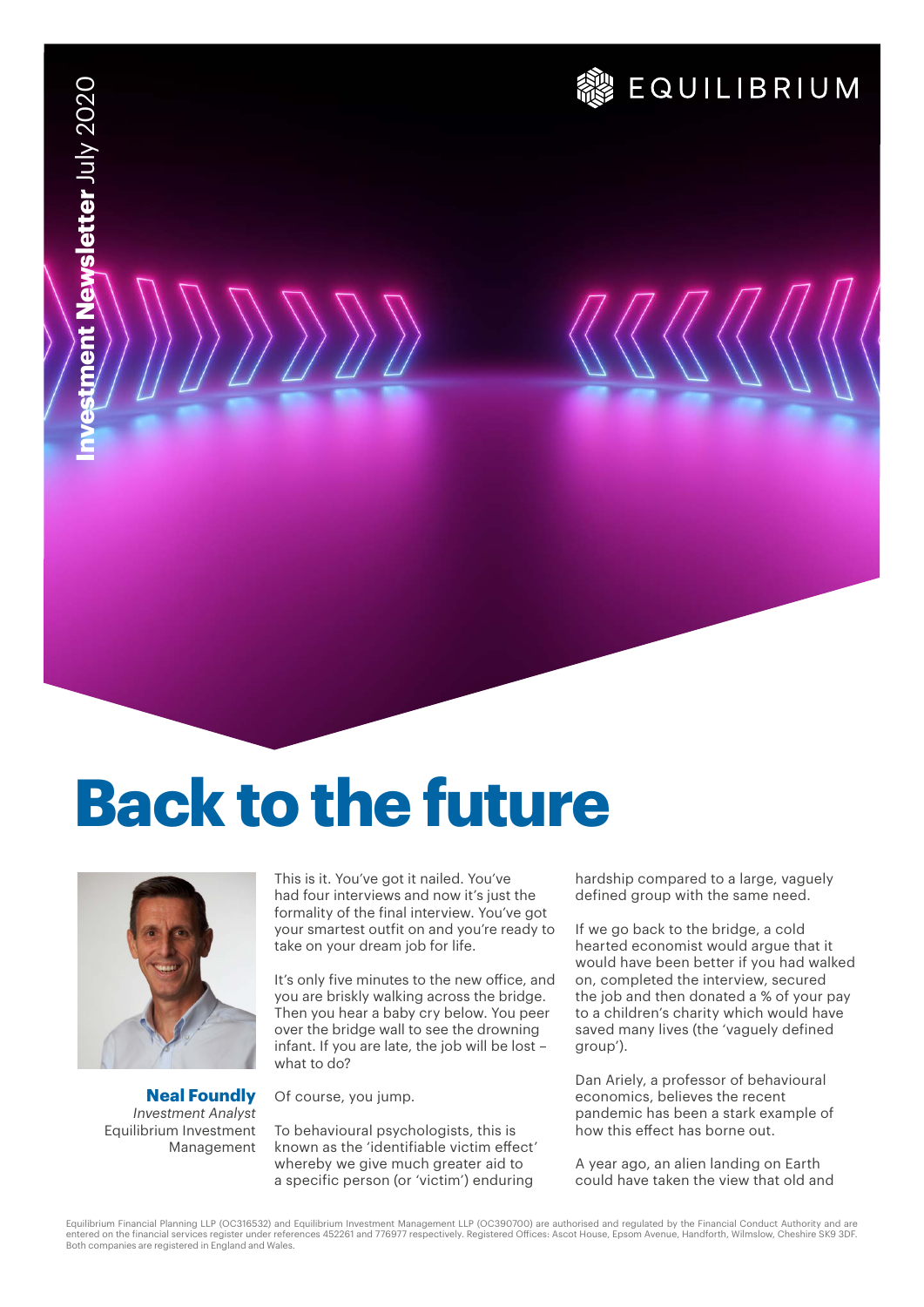infirm people were not very well cared for given the state of many hospitals and care homes.

Fast forward to this year, governments are falling over themselves to offer all available support – the news stories highlighting individuals suffering from the virus have served to provide a graphic identifiable victim effect.

However, should the UK government have also considered the hardship on the large swathes of the population that lost their incomes; those who suffered with other health conditions or the children left without education? Should they have followed the Swedish example of no lockdown, with schools and many businesses staying open?

### **No homo eco**

Behavioural finance also tells us that humans are people and not "utility-maximising factors of production" which is what classical economics taught us.

Hard lessons were learnt in the credit crisis when human behaviour markedly deviated from that expected of homo economicus and kick-started the greater application of behavioural science to economics which enlightened us to the short-cutting and frailties of the brain when confronted with decisions.



Equilibrium Financial Planning LLP (OC316532) and Equilibrium Investment Management LLP (OC390700) are authorised and regulated by the Financial Conduct Authority and are entered on the financial services register under references 452261 and 776977 respectively. Registered Offices: Ascot House, Epsom Avenue, Handforth, Wilmslow, Cheshire SK9 3DF.<br>Both companies are registered in England and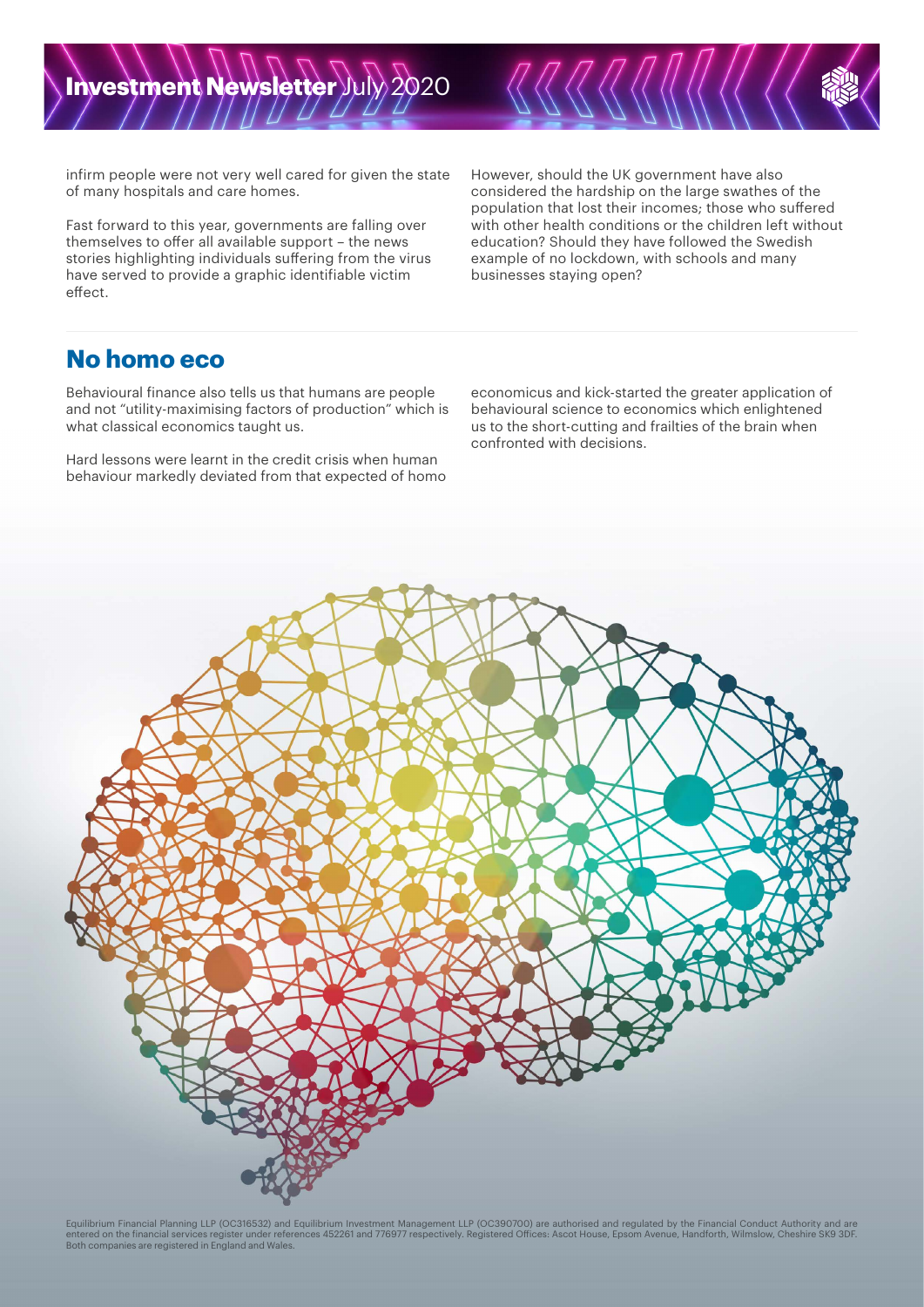

### **The future is not what it used to be**

As we move out of lockdown, investors need to peer into the future to examine what may be lasting changes, especially from an economic and market standpoint. We try as much as we can to view the future through the prism of behavioural finance rather than opaque economic theory.

There will be a very wide array of changes touching many aspects of life and the economy, but here we will focus on just three.

### **1. Bigger government**

Governments and central banks have rightly stepped up to the plate over the pandemic. However, their involvement in economies and markets is likely to persist for many, many years to come.

In the UK, remember the bailout of Royal Bank of Scotland during the credit crisis eleven years ago? The government still owns the company with a 62% shareholding.

Just in the last few weeks it has announced 'Project Birch' to make 'strategic investments' in at least six companies including Tata Steel and Jaguar Land Rover and expect many more bailouts in the coming months, including a possible sovereign wealth fund as a vehicle for the investments.

In the US, the central bank is currently buying up to \$250bn of corporate bonds including those of Apple, a company with \$245bn of cash on its own balance sheet. The Japanese central bank has been buying corporate bonds for decades (and owns about half of the market) and has started buying equities on the Tokyo exchange. So far it has bought 7% of the stock market and holds another 8% in its pension fund.

This is on top of the purchases of government bonds by central banks through their quantitative easing programmes – the Federal Reserve now owns 20% of US government debt whilst the Japanese central bank owns nearly half of all government stock. This management of the sovereign bond market is likely to lower bond yields (and thus returns on fixed interest) for a number of years.

This new statist approach, whilst offering a lifeboat to many businesses, has long-term consequences. The key issue for economies is that governments are not good allocators of capital as decisions are influenced by political considerations and vested interests.

These interventions cause distortions in asset markets and the history of economic growth under big government has been poorer than a laissez-faire approach, as chart one, from research company Gavekal, conveys.

Ignoring the political aspects of the chart, it would imply the larger involvement by governments would go some way to crowd-out private sector growth.



Equilibrium Financial Planning LLP (OC316532) and Equilibrium Investment Management LLP (OC390700) are authorised and regulated by the Financial Conduct Authority and are entered on the financial services register under references 452261 and 776977 respectively. Registered Offices: Ascot House, Epsom Avenue, Handforth, Wilmslow, Cheshire SK9 3DF. Both companies are registered in England and Wales.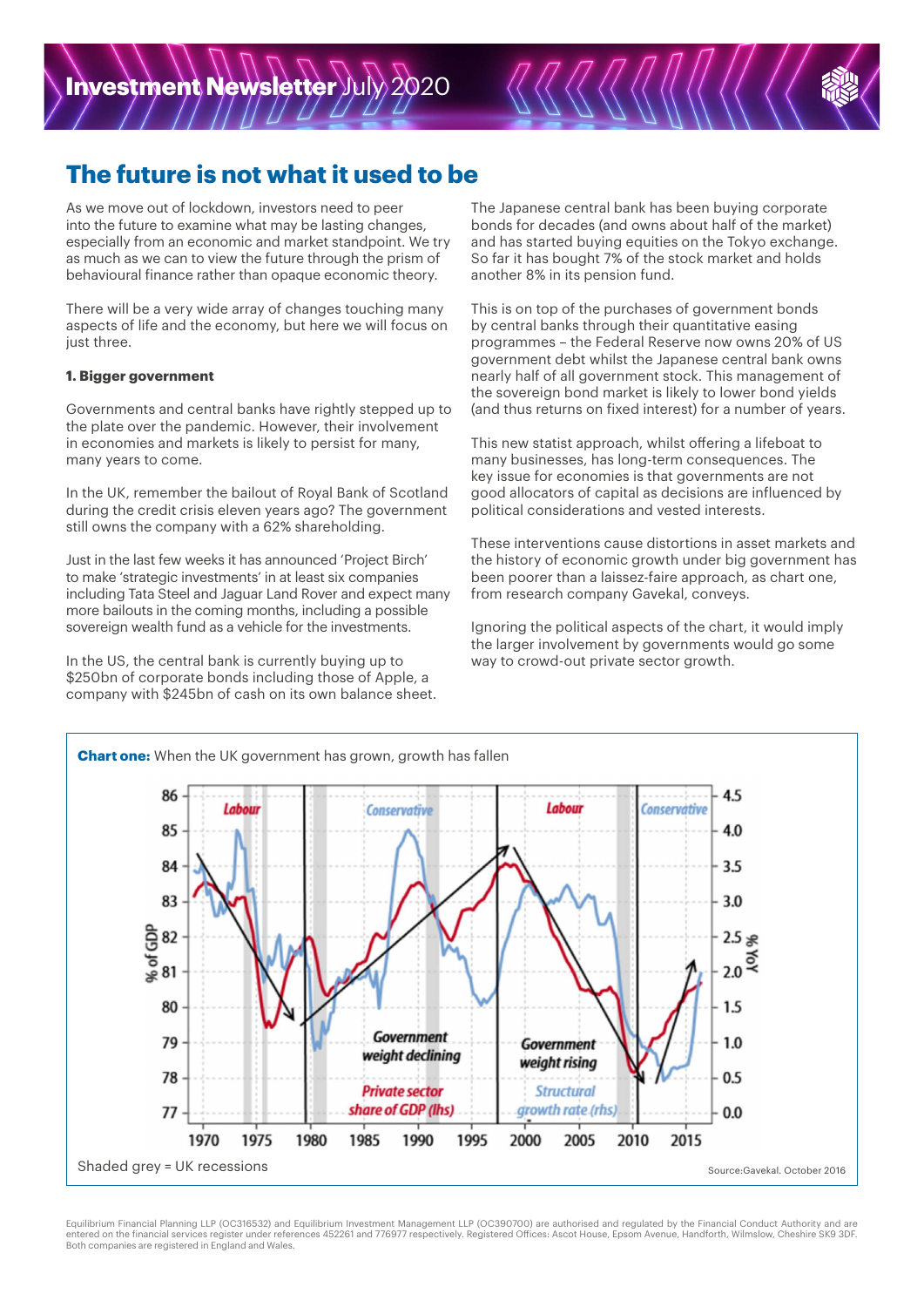#### **2. Working on it**

This is not unalloyed bad news.

As we know, income inequalities in most developed nations have become so acute that government action could be a catalyst for positive change.

Similarly, the furlough schemes introduced during the pandemic could be a precursor to a much broader level of support. The recent experience has highlighted the lack of social support in many countries, including the United States.

The greater need for income protection stems back to the credit crisis when the working population accepted lower wages as a quid pro quo for greater job retention. This followed in later years with lower income working practices such as zero-hours contracts and gig economy, project-based employment which resulted in much slower growth in incomes.

In the UK for example, in the fourth quarter of 2009, the average disposable income per head was £4,763 whilst in the first quarter of this year that figure was £4,893, a rise of only 2.7% in nearly 11 years. Chart two shows that not only has this growth been low but negative for the highest income groups.

If employees accept lower wages again to try to stay in a job, there will need to be a bigger social safety net.



#### **3. Lost property**

We would all agree that the marginal business trip is likely to be killed off as the technology has shown that you can have a passable meeting without the financial and environmental costs of travel. However, humans are social animals and companies thrive on teamwork and co-operation which can be stifled in the virtual world.

That said, looking more broadly, we would expect shifts in working patterns to influence the shape of future commercial property demand.

We believe that secondary offices may well see a longerterm negative impact as companies adopt working-fromhome and provide a greater range of customer services online and may not require a chain of offices to attain a nationwide or an international presence - we could therefore see more office-to-residential conversions.

As we all know, the move from high street to online shopping has been given a big boost by the lockdown – Amazon customers now spend \$11,000 a second! However, the change to the retail market landscape is reinforced by aging populations and the trends for recent generations to prefer services and experiences to material possessions.

At present, around 80% of retail property rents are fixed with around 20% revenue-related (whereby the

Equilibrium Financial Planning LLP (OC316532) and Equilibrium Investment Management LLP (OC390700) are authorised and regulated by the Financial Conduct Authority and are entered on the financial services register under references 452261 and 776977 respectively. Registered Offices: Ascot House, Epsom Avenue, Handforth, Wilmslow, Cheshire SK9 3DF. Both companies are registered in England and Wales.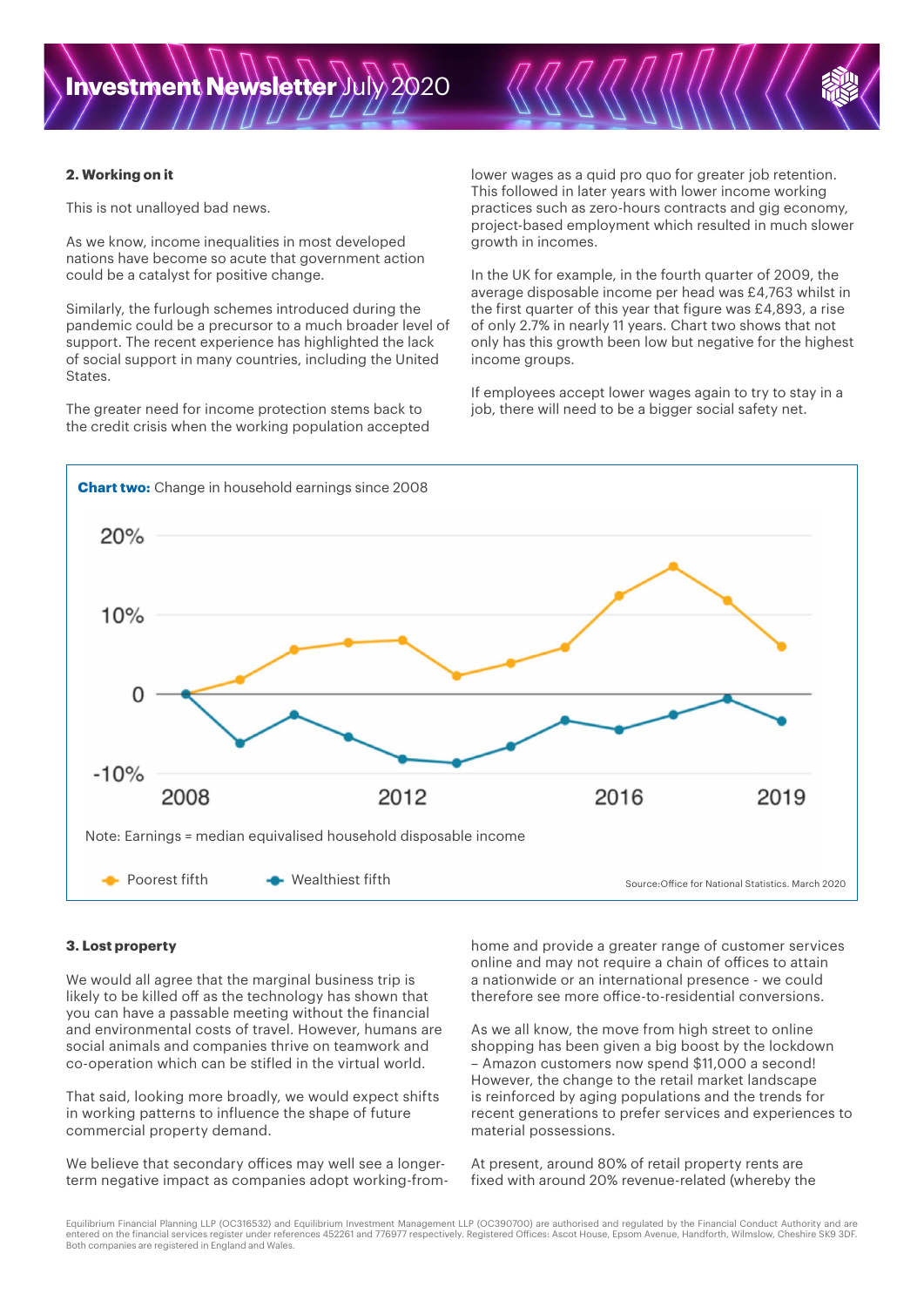more they sell, the higher the rent and vice versa). This imposes a high level of fixed costs for retailers and some commentators are expecting this proportion to reverse. This would have important implications as property

investments become less bond-like and more like equities which fluctuate with the sales fortunes of the retailer.

### **Model behaviour**

We have adjusted portfolios to many of these changes with the sale of most of the property holdings; reduced positions in government bonds; increased investment in technology stocks and we are now undertaking a wider review of returns that we can realistically expect from all assets over the next decade.

The pandemic is new to us all and as we move through the stages of recovery, we will be particularly alert to new dangers and opportunities that present themselves – human traits and all.



Equilibrium Financial Planning LLP (OC316532) and Equilibrium Investment Management LLP (OC390700) are authorised and regulated by the Financial Conduct Authority and are<br>entered on the financial services register under re